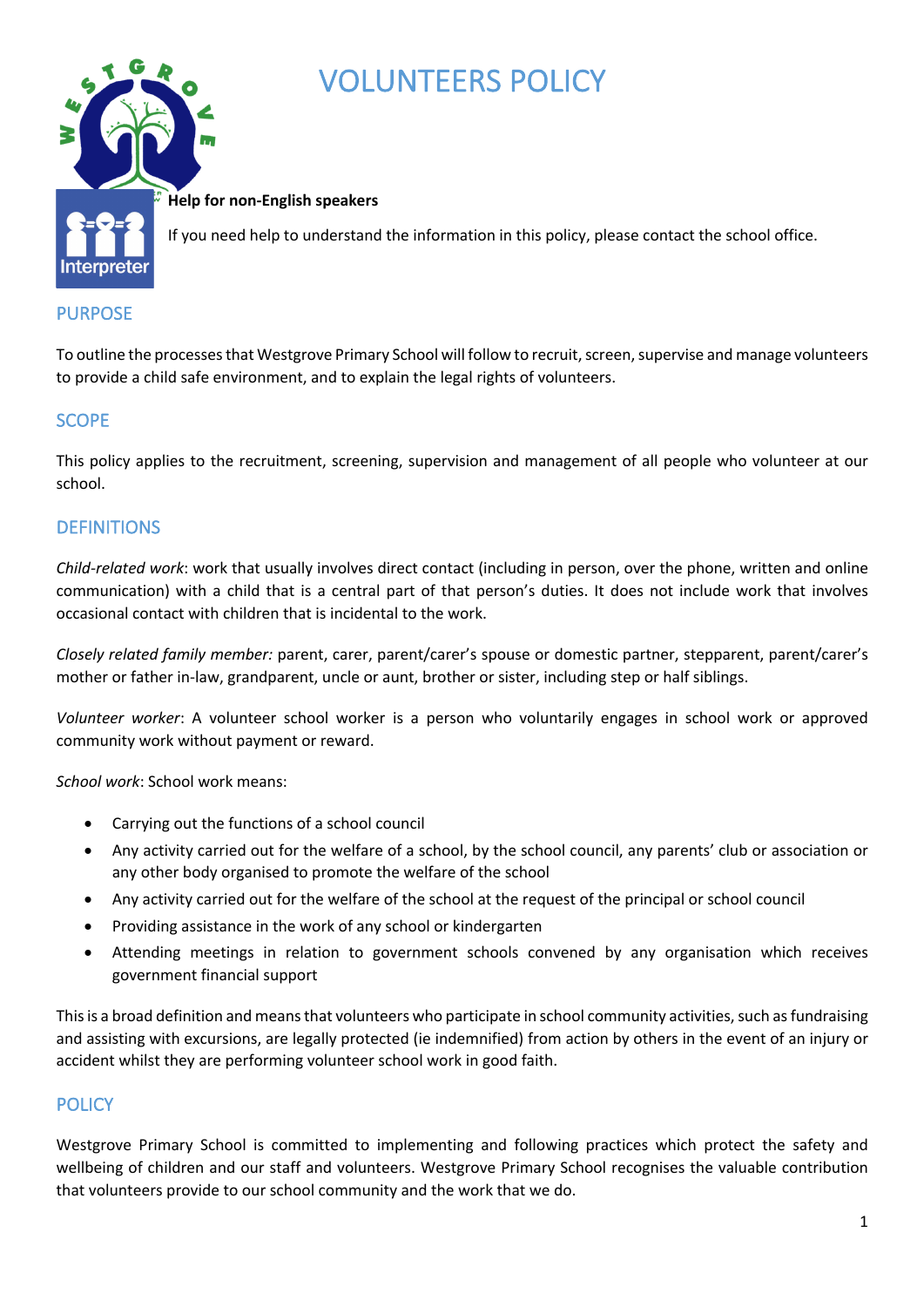The procedures set out below are designed to ensure that Westgrove Primary School's volunteers are suitable to work with children and are well-placed to make a positive contribution to our school community.

## Becoming a volunteer

Members of our school community who would like to volunteer are encouraged to approach the office, canteen or classroom teacher in the first instance.

#### **COVID-19 vaccination information**

Under the directions issued by the Victorian Chief Health Officer, volunteers attending school to work are required to be vaccinated or provide evidence that they are medically excepted. Our school is required to collect, record and hold vaccination information from relevant visitors and volunteers to ensure they meet these requirements.

For further information on this process, refer to our school's COVID-19 Mandatory Vaccination – Information Collection and Storage Procedures.

For Department policy on COVID-19 mandatory vaccinations for visitors, including advice on the type of information that schools are required to collect, record and hold, refer to:

• COVID-19 Vaccinations – Visitors and Volunteers Working on School Sites

#### Suitability checks including Working with Children Clearances

#### *Working with students*

Westgrove Primary School values the many volunteers that assist in our classrooms/with sports events/excursions/school concerts/other events and programs. To ensure that we are meeting our legal obligations under the *Worker Screening Act* and the Child Safe Standards, Westgrove Primary School is required to undertake suitability checks which in most cases will involve asking for evidence of a Working with Children (WWC) Clearance and may also involve undertaking reference, proof of identity and work history involving children checks.

Considering our legal obligations, and our commitment to ensuring that Westgrove Primary School is a child safe environment, we will require volunteers to obtain a WWC Clearance and produce their valid card to the office for verification in the following circumstances:

- **Volunteers who are not parent/family members** of any student at the school if they are engaged in childrelated work regardless of whether they are being supervised.
- **Parent/family volunteers** who are assisting with any classroom or school activities involving direct contact with children in circumstances where the volunteer's child is **not** participating, or does not ordinarily participate in, the activity.
- **Parent/family volunteers** who assist with excursions (including swimming), camps and similar events, regardless of whether their own child is participating or not.
- **Parent/family volunteers** who regularly assist in school activities, regardless of whether their own child is participating or not
- **Parent/community School Council members** sitting on School Council with student School Council members, regardless of whether their own child is a student member or not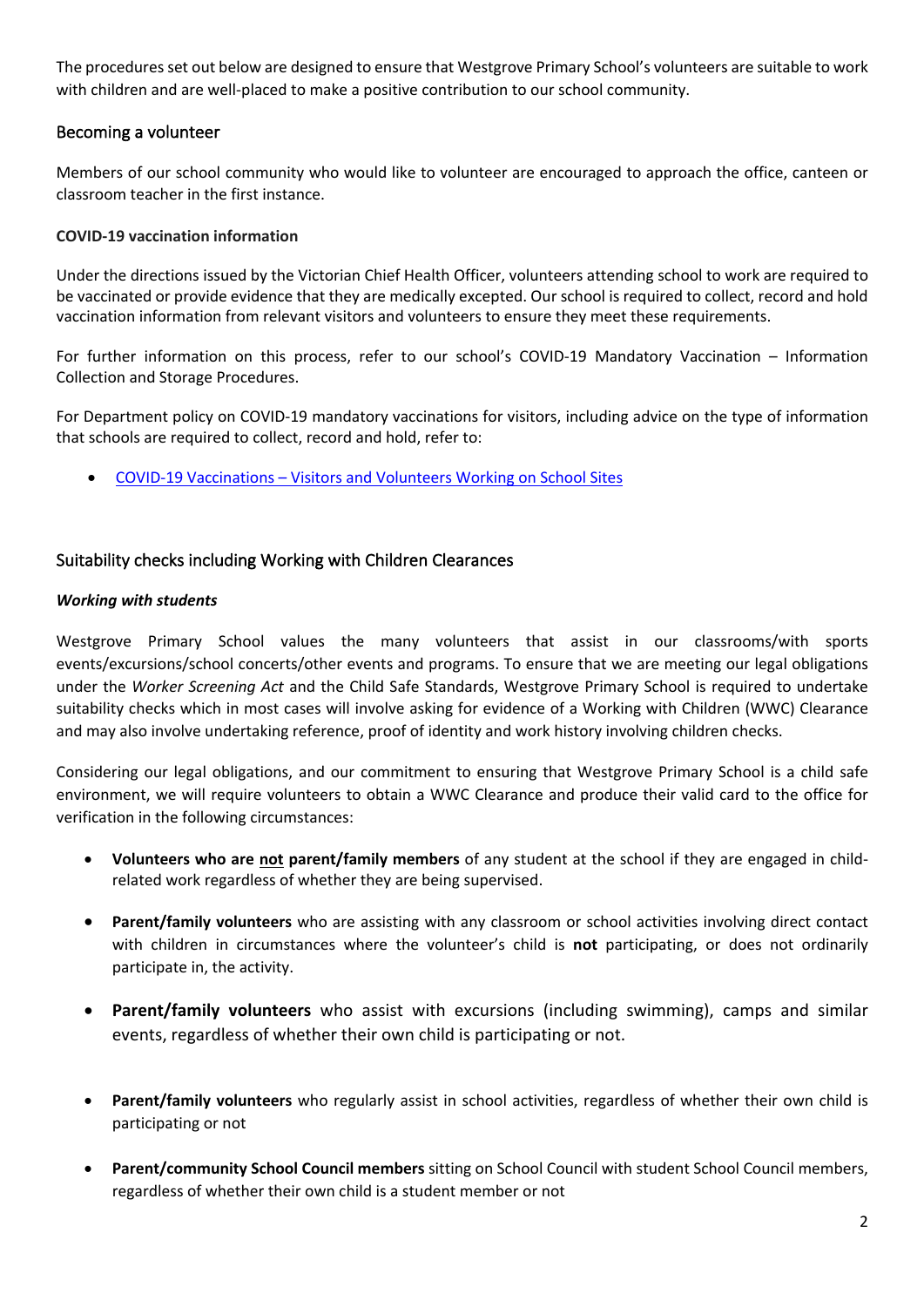In addition, depending on the nature of the volunteer work, our school may ask the volunteer to provide other suitability checks at its discretion (for example, references, work history involving children and/or qualifications). Proof of identity may also be required in some circumstances.

#### *Non child-related work*

On some occasions, parents and other members of the school community may volunteer to do work that is not childrelated. For example, volunteering on the weekend for gardening, maintenance, school council, participating in subcommittees of school council or fete coordination, during which children will not be, or would not reasonably be expected to be, present.

At Westgrove Primary School, volunteers for this type of work will still be required to provide [a valid WWC Clearance/proof of ID/references/work history].

## Management and supervision

Volunteer workers will be expected to comply with any reasonable direction of the principal (or their nominee). This will include the requirement to follow our school's policies, including, but not limited to our Child Safety Policy, our Child Safety Code of Conduct and our Statement of Values and School Philosophy. Volunteer workers will also be expected to act consistently with Department of Education and Training policies, to the extent that they apply to volunteer workers, including the Department's policies relating to Equal Opportunity and Anti-Discrimination, Sexual Harassment and Workplace Bullying.

The principal has the discretion to make a decision about the ongoing suitability of a volunteer worker and may determine at any time whether or not a person is suitable to volunteer at Westgrove Primary School.

Westgrove Primary School will provide any appropriate induction and/or training for all volunteer workers. The principal (or their nominee) will determine what induction and/or training is necessary depending on what type of work the volunteer will be engaged in and will ensure a record is kept of the induction undertaken.

All volunteers will be provided induction in relation to Westgrove Primary School's child safety practices, including reporting obligations and procedures. Our school has a Child Safety Responding and Reporting Obligations Policy and Procedures which all staff and volunteers should be aware of.

The principal (or their nominee) will determine what supervision, if any, of volunteers is required for the type of work being performed.

## Compensation

#### *Personal injury*

Volunteer workers are covered by the Department of Education and Training's Workers' Compensation Policy if they suffer personal injury in the course of engaging in school work.

#### *Property damage*

If a volunteer worker suffers damage to their property in the course of carrying out school work, the Minister (or delegate) may authorise such compensation as they consider reasonable in the circumstances. Claims of this nature should be directed to the principal who will direct them to the Department's Legal Division.

#### *Public liability insurance*

The Department of Education and Training's public liability insurance policy applies when a volunteer worker engaged in school work is legally liable for: